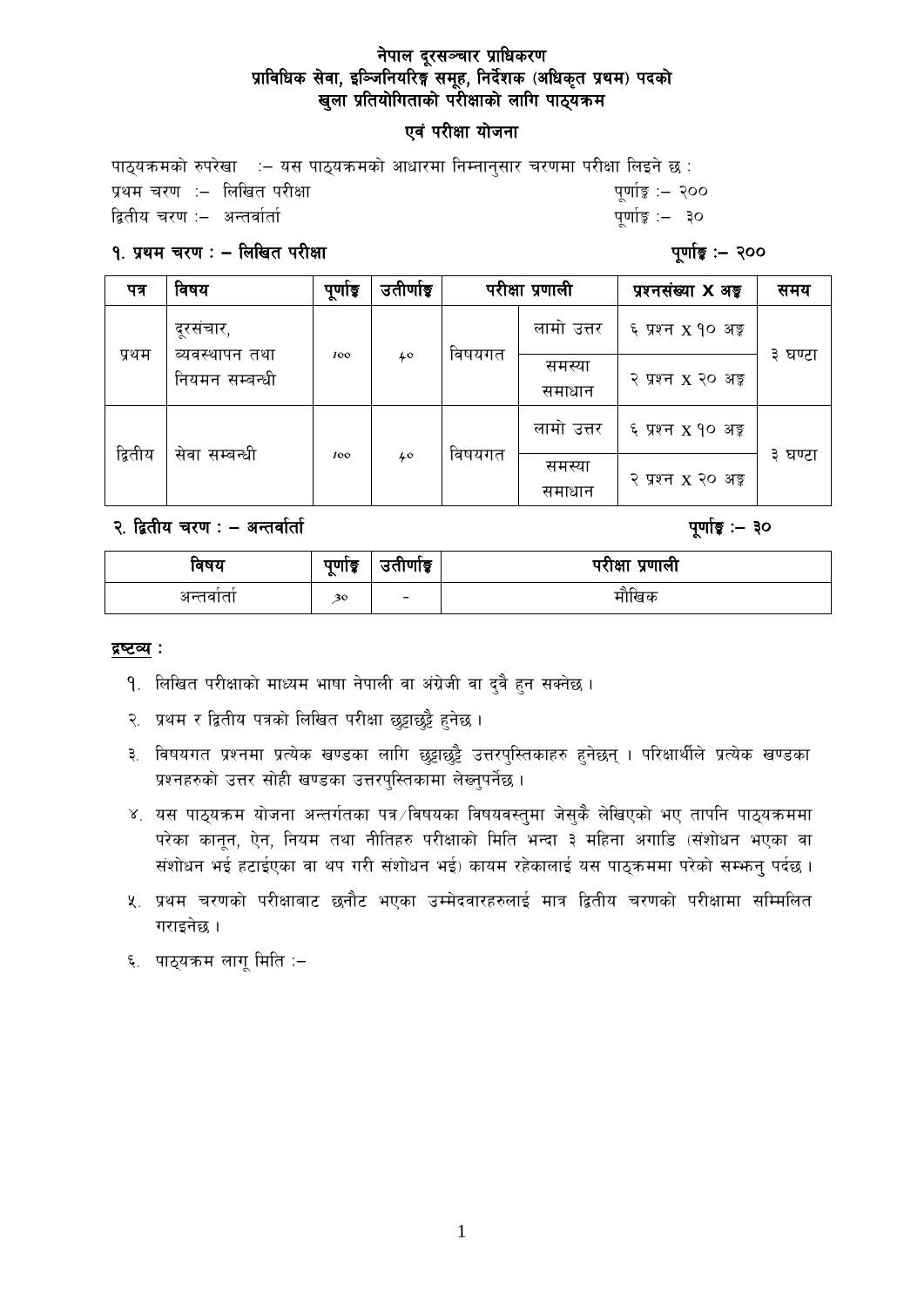#### नेपाल दूरसञ्चार प्राधिकरण प्राविधिक सेवा. इञ्जिनियरिङ्गं समह. निर्देशक (अधिकत प्रथम) पदको खला प्रतियोगिताको परीक्षाको लागि पाठ्यकम

# प्रथम पत्रः दूरसंचार, ब्यवस्थापन तथा नियमन सम्बन्धी

#### **Section (A) – 50 Marks**

### **1. Telecommunications and Society**

- 1.1 Principles of Telecommunication
- 1.2 Social and Cultural aspects of Telecommunication
- 1.3 Telecommunication/ ICT and national development
- 1.4 Information superhighway
- 1.5 Relevance of global information network
- 1.6 Convergence technologies
- 1.7 Declaration of Principles of the World Society on Information Systems (WSIS), 2003 and Agreement on the Tunis Commitment, 2005,WSIS Outcomes and the WSIS+10 Vision for WSIS Beyond 2015
- 1.8 Indicators as adopted by the nations of the world
- 1.9 ITU, APT, SATRC, ICAO, INTELSAT, INMARSAT, ABU (Asia Pacific Broadcasting Union), WTO
- 1.10 Principles of unbundling, Local loop unbundling, shared access and Bit Stream Access
- 1.11 Disaster Communications
- 1.12 Sustainable Development Goals (SDGs)

# **2. Regulatory Aspects**

- 2.1 **Licensing of Telecom Services:**
	- 2.1.1 Licensing Service: Licensing Objective, Licensing Process & Licensing rules in WTO regulation reference paper

# 2.2 **Numbering and Interconnection**

- 2.2.1 ITU Recommendations for numbering system for Telephone & Voice
- 2.2.2 National Numbering Plan
- 2.2.3 Mobile Number Portability
- 2.2.4 Interconnection issues
- 2.2.5 Interconnection Guidelines, 2065

# 2.3 **Universal Service Obligation (USO)**

- 2.3.1 Provisions on RTDF in Telecommunication Act, 2053 and Telecommunication Policy, 2060, RTDF Bylaw, 2012 A. D.
- 2.3.2 Issues on RTDF Utilization: Technical Domain, Financial Domain and Business Domain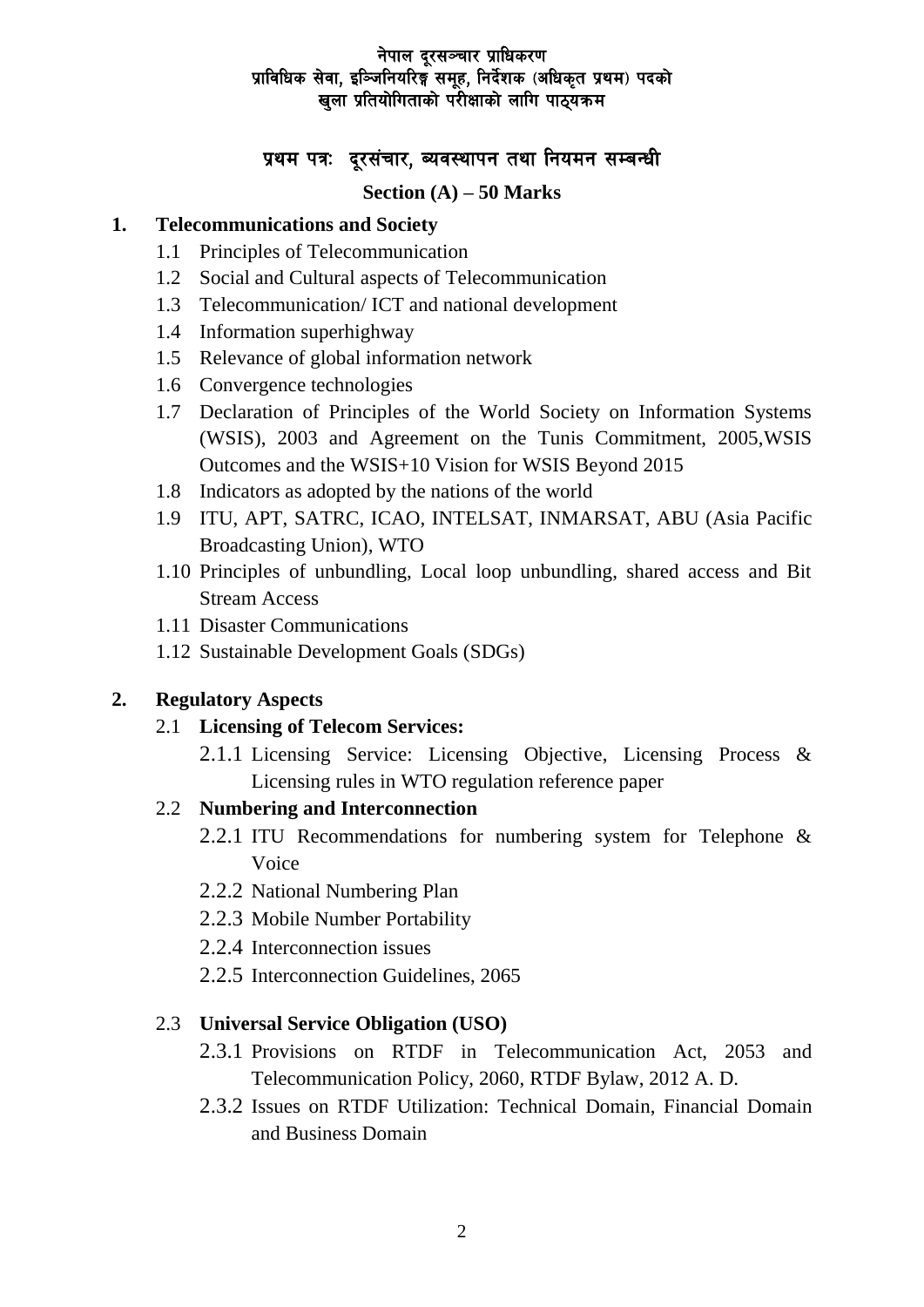#### नेपाल दूरसञ्चार प्राधिकरण प्राविधिक सेवा, इञ्जिनियरिङ्ग समूह, निर्देशक (अधिकृत प्रथम) पदको खुला प्रतियोगिताको परीक्षाको लागि पाठ्यक्रम

2.3.3 Practices, Limitation, Challenges and Opportunities for the Disbursement of RTDF

## 2.4 **Radio Spectrum Management**

- 2.4.1 Spectrum Management Principles
- 2.4.2 National Spectrum Management Policies
- 2.4.3 National Frequency Allocation Plan (NFAP), 2060,
- 2.4.4 Radio Spectrum Measurement and Monitoring
- 2.4.5 Techniques adopted for Assignment of spectrum: Administrative Pricing, Beauty Contest, and Auctioning of Spectrum, Advantages and disadvantages of each in the context of Nepal
- 2.4.6 Spectrum Pricing
- 2.4.7 Engineering Spectral analysis and interference resolving

## 2.5 **Standardization of Telecommunication Equipment and Services**

- 2.5.1 Telecommunication Equipment Standardization
- 2.5.2 Type Approval of Radio Telecommunication Terminal Equipments,
- 2.5.3 Standards on EMR from Mobile Tower,
- 2.5.4 Testing of Radio Telecommunication Terminal Equipments EMC, Safety, RF, SAR
- 2.5.5 Quality of Experience (QoE)
- 2.5.6 QoS benchmarks as set out by NTA for Telephone services including Mobile Service based on GSM/3G/4G technology and Internet Services
- 2.5.7 Billing performance, Billing Accuracy & its Audit
- 2.5.8 QoS Benchmarks indicating percentage of customers satisfied with reliability & availability of network, Customer satisfaction
- 2.5.9 Method for evaluation of achievement of QoS benchmarks by service providers as set out by NTA

#### **Section (B) – 50 Marks**

#### **3. Engineering Economics**

- 3.1 Demand and Supply
- 3.2 Laws of return, Types of business organization
- 3.3 Taxation, Industrial laws
- 3.4 Cost accounting
- 3.5 Depreciation
- 3.6 Wages and Incentives
- 3.7 Capital budgeting
- 3.8 Capital structure,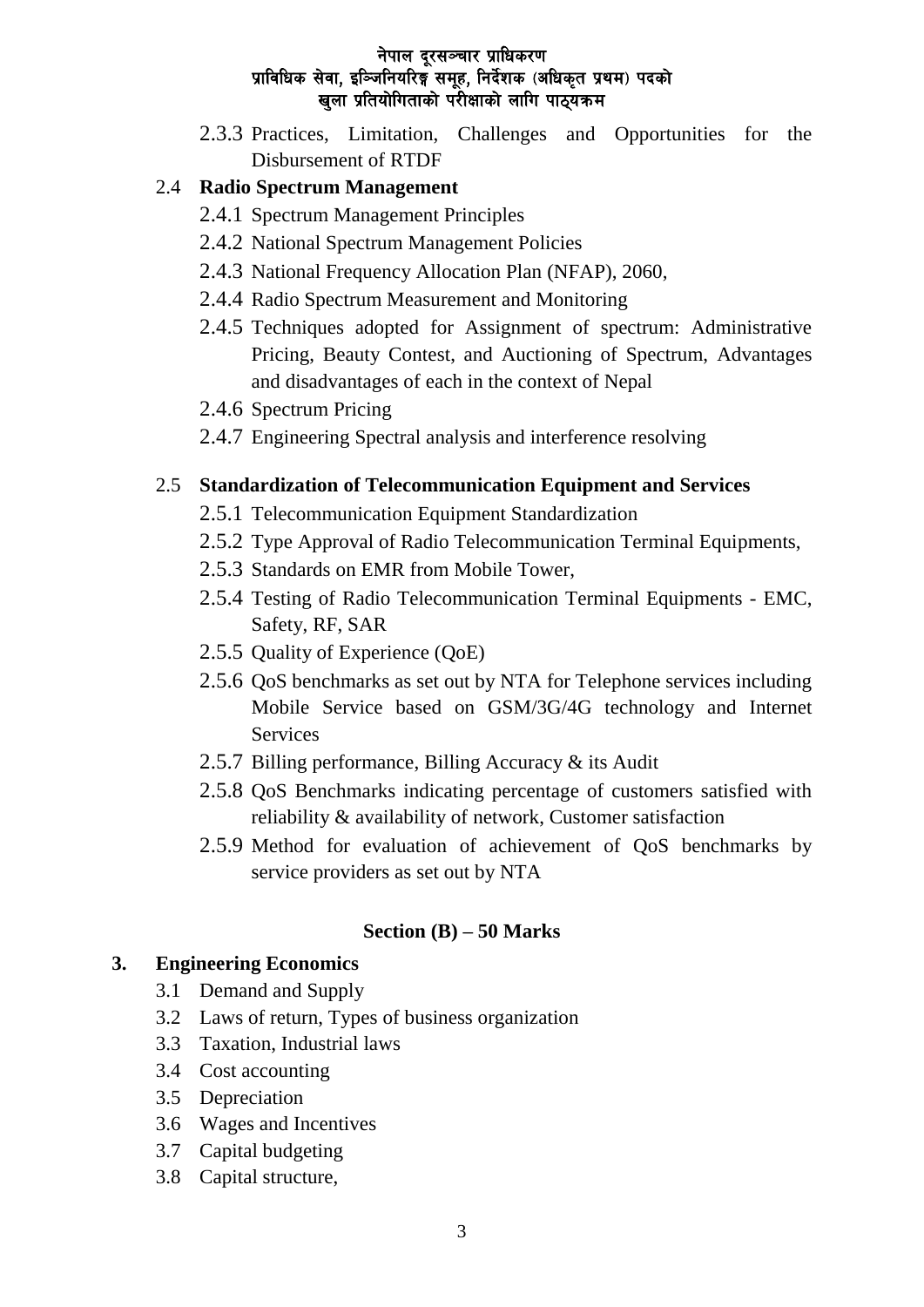## नेपाल दूरसञ्चार प्राधिकरण प्राविधिक सेवा, इञ्जिनियरिङ्ग समूह, निर्देशक (अधिकृत प्रथम) पदको खला प्रतियोगिताको परीक्षाको लागि पाठ्यकम

- 3.9 Basic methodology of engineering economic studies
- 3.10 Financial analysis
- 3.11 Risk analysis
- 3.12 Interest and time value of money
- 3.13 Basic knowledge of trial balance and balance sheet
- 3.14 Income statements
- 3.15 Revenue and capital expenditure
- 3.16 Budgeting and capitalization
- 3.17 Depreciation and subsidy
- 3.18 Procurement procedures (FOB, CIF, LQD, LC, Insurance, Invoice, Bid security, performance bond)
- 3.19 Competitive bidding
- 3.20 Procurement of Goods
- 3.21 Procurement of Consulting Services
- 3.22 Fundaments of Electronic Commerce
- 3.23 Internet and Networking Economics
- 3.24 Tariff and Market segmentation concepts
- 3.25 Concept and Practices of Cyber Law in e-commerce/e-governance

## **4. Management : Concept and Principles**

- 4.1 Vision, Mission, Goal, Objectives
- 4.2 Targets, Strategies
- 4.3 Organization structure
- 4.4 Job description
- 4.5 Authority and Power delegation
- 4.6 Leadership
- 4.7 Team Work
- 4.8 Motivation
- 4.9 Group dynamics
- 4.10 Time management
- 4.11 Conflict Management
- 4.12 MIS
- 4.13 Outsourcing
- 4.14 Inventory control
- 4.15 Negotiation Skills
- 4.16 Arbitration

## **5. Project Management**

- 5.1 The project life cycle
- 5.2 Setting project objectives and goals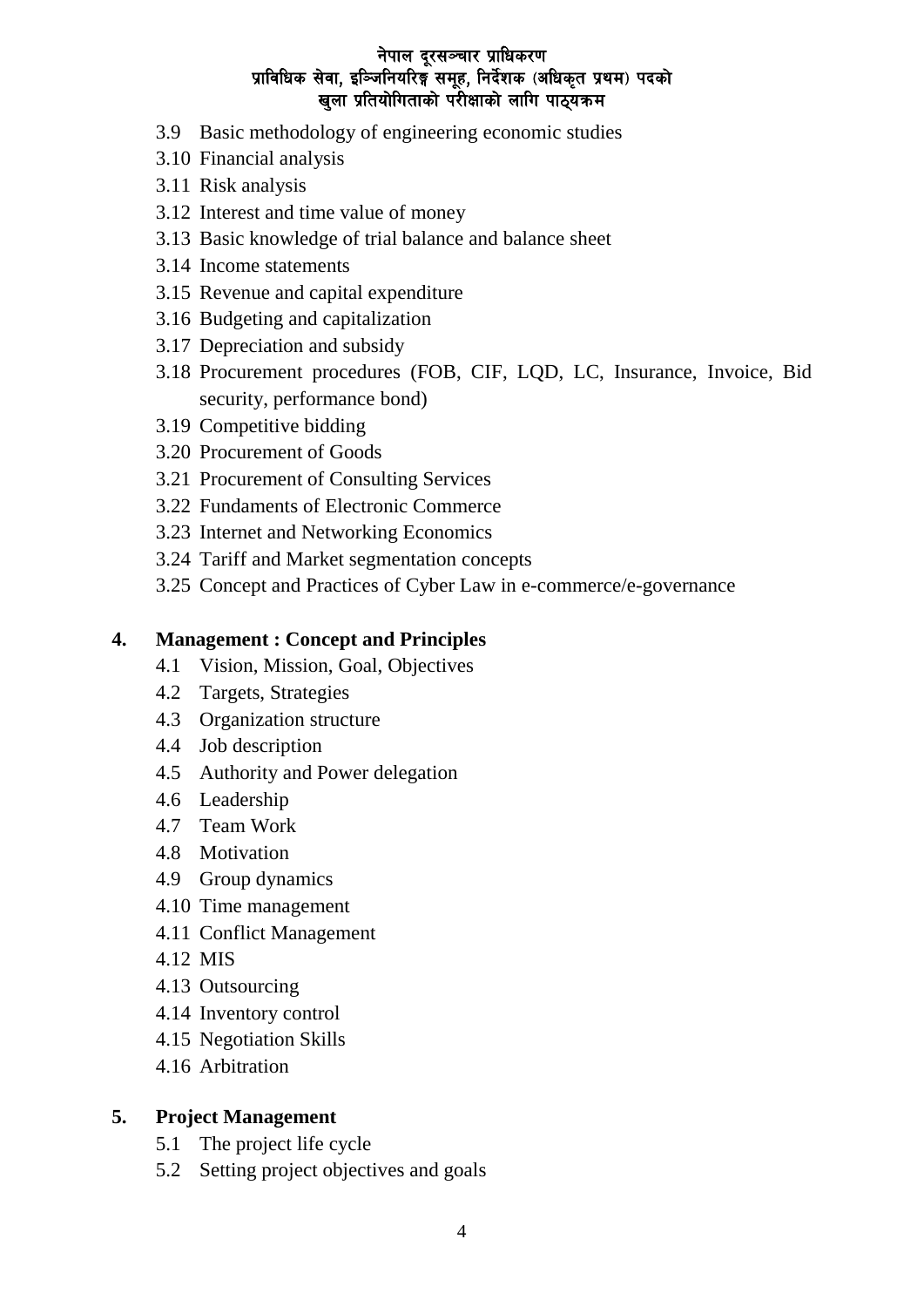#### नेपाल दूरसञ्चार प्राधिकरण प्राविधिक सेवा, इञ्जिनियरिङ्ग समूह, निर्देशक (अधिकृत प्रथम) पदको खुला प्रतियोगिताको परीक्षाको लागि पाठुयकम

- 5.3 Network model: CPM & PERT
- 5.4 Gantt chart
- 5.5 Project scheduling
- 5.6 Resource leveling
- 5.7 Systems of Project control
- 5.8 Cost control
- 5.9 Preparation of operational budget
- 5.10 Introduction to Budgetary Control and Program Budgeting
- 5.11 Planning the quality
- 5.12 Time and cost dimensions
- 5.13 Negotiation Skills
- 5.14 Supplies and Services
- 5.15 SWOT Analysis

#### **6. Legislative Provisions**

- 6.1 ITU Radio Regulations
- 6.2 Radio Act, 2014
- 6.3 National Broadcasting Act, 2047
- 6.4 Telecommunications Act, 2053
- 6.5 Telecommunications Regulation, 2054
- 6.6 Company Act, 2063
- 6.7 Privatization Act, 2050
- 6.8 Consumer Protection Act, 2054
- 6.9 Competition Promotion and Market Protection Act, 2063
- 6.10 Telecommunication Policy, 2060
- 6.11 Radio Frequency Policy for Telecommunications Services (Distribution & Pricing)2069, Broadband Policy, 2071
- 6.12 ICT Policy, 2072
- 6.13 [Long-term Policy of Information and Communication Sector 2059,](http://www.moic.gov.np/upload/documents/Long-term-Policy-of-Information-and-Communication-Sector-2059-eng.pdf) (2003)
- 6.14 RTDF Bylaw, 2012
- 6.15 Existing Nepal Telecommunication Authority (conditions related to employee's service) bylaw
- 6.16 Existing Nepal Telecommunication Authority Financial Management bylaw
- 6.17 Monitoring Working Procedure Bylaws Final, 2012 A.D.
- 6.18 NTA work performance bylaw, 2068
- 6.19 NTA Cases Procedure bylaw, 2011 A. D.
- 6.20 Type Approval Working Procedure for Customer Premises Radio Telecommunication Equipment -2016 (TAP-04)
- 6.21 Tariff Guidelines, Interconnection Guidelines, 2065 (with Amendment)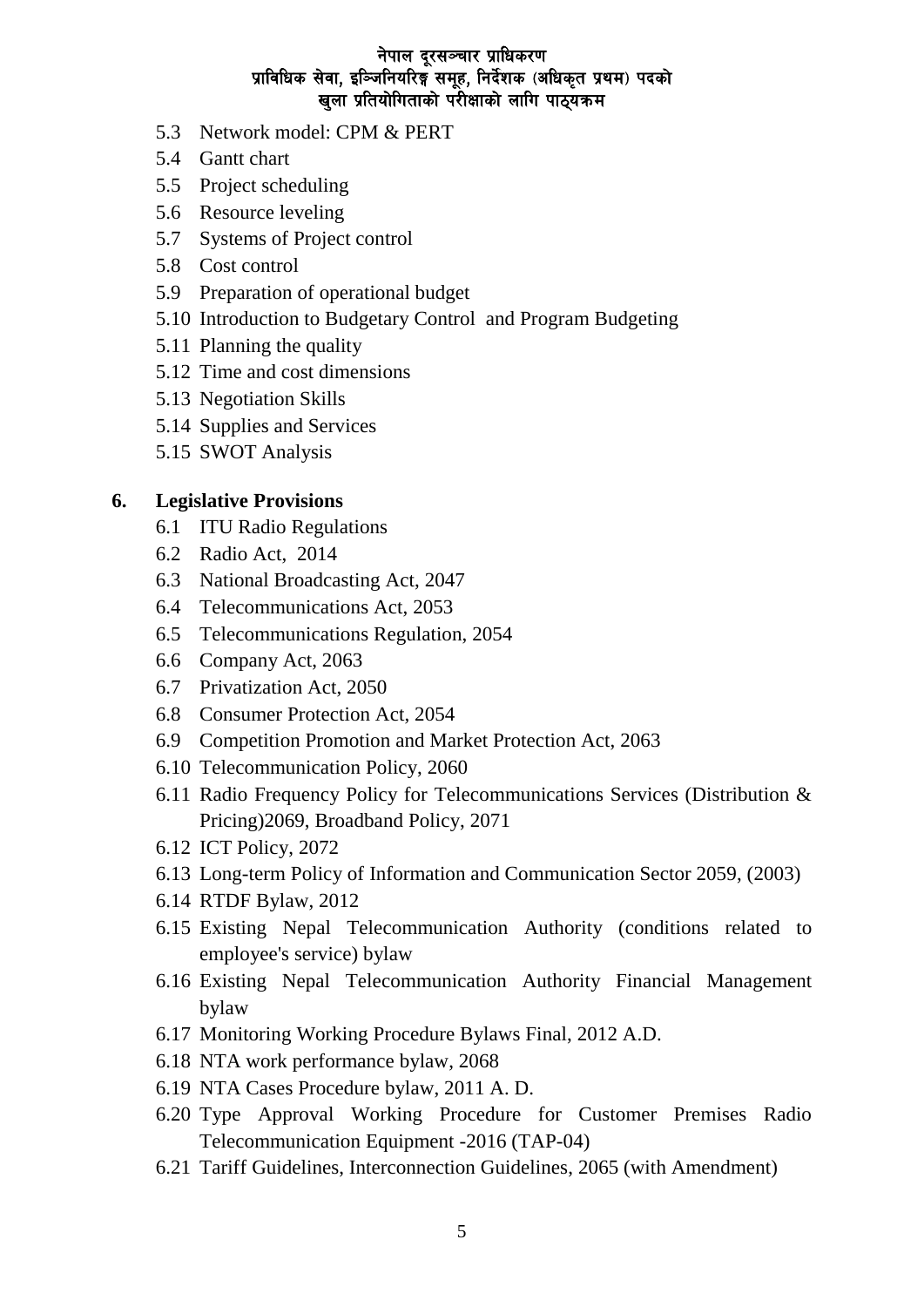## नेपाल दूरसञ्चार प्राधिकरण प्राविधिक सेवा. इञ्जिनियरिङ्गं समह. निर्देशक (अधिकत प्रथम) पदको खुला प्रतियोगिताको परीक्षाको लागि पाठुयकम

# द्वितीय पत्रः सेवा सम्बन्धी

## **Section (A) – 40 Marks**

## **1. Telecommunication Systems and Engineering Design Data Systems**

- 1.1 Telecommunication network
- 1.2 Transmission media, transmission lines
- 1.3 signal and noise measurements
- 1.4 Echo and singing
- 1.5 Space/time/frequency/wave length division multiplexing
- 1.6 Packet
- 1.7 Message and circuit switching
- 1.8 X.25 Protocol
- 1.9 Frame relay
- 1.10 TCP/IP Protocol
- 1.11 Functions of switching
- 1.12 Stored Programmed Controlled switch
- 1.13 TS/ST/TST/STS switching
- 1.14 No 5 and No 7 signaling
- 1.15 ISDN
- 1.16 BISDN
- 1.17 ATM
- 1.18 PDH/SDH
- 1.19 DSL
- 1.20 Navigational systems
- 1.21 Numbering
- 1.22 Routing and charging plans,
- 1.23 Video systems- NTSC, PAL, SECAM
- 1.24 Standards, Transmission and reception
- 1.25 Video compression and standards
- 1.26 Telecommunication system analysis and planning
- 1.27 Wireless systems: Satellite, Microwave/Ultra High frequency (UHF)
- 1.28 Wireless Local Loop (WLL), Cellular
- 1.29 Wireline Systems: PSTN, Optical fiber, LAN/MAN/WAN, Broadband Cable
- 1.30 LTE,UMTS, IMT-2000, WiMAX, IMS, NGN, MPLS, Real time protocol, Voice over IP, IP/PSTN Platform, IN, SSP, SCP, SCP, SSP, SMS and basics of GIS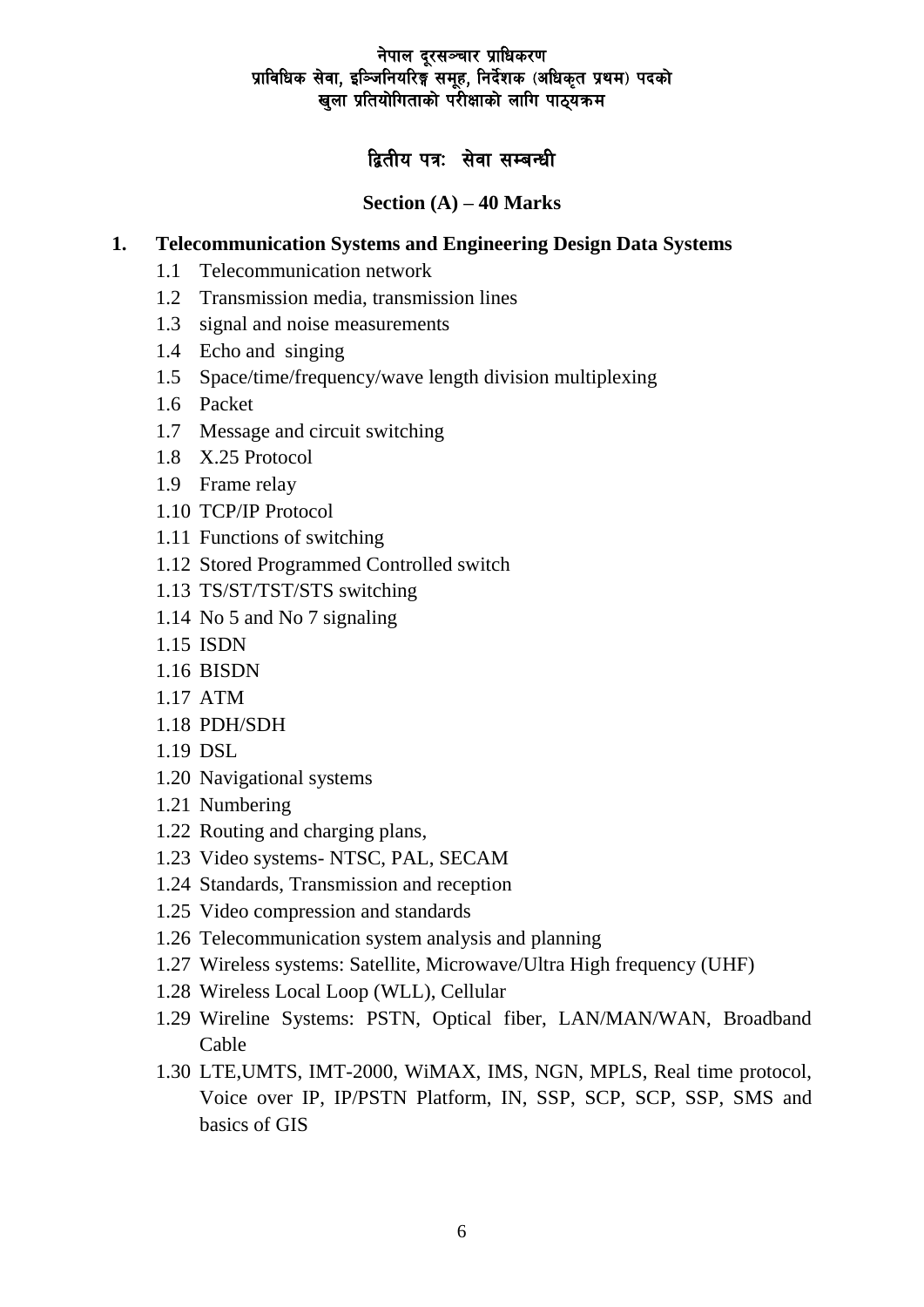## नेपाल दूरसञ्चार प्राधिकरण प्राविधिक सेवा. इञ्जिनियरिङ्गं समह. निर्देशक (अधिकत प्रथम) पदको खुला प्रतियोगिताको परीक्षाको लागि पाठुयकम

# **Section (B) – 60 Marks**

## 2. **Communication Engineering for Voice and Data**

- 2.1 Transmission and Switching
- 2.2 Multiplexing and Signaling
- 2.3 Alerting and Supervision
- 2.4 Call traffic Engineering, Network Optimization
- 2.5 Erlang B formulae, Erlang C formulae
- 2.6 Engset Concept, Busy hour, Carried traffic
- 2.7 Offered traffic
- 2.8 Transmission Systems
- 2.9 Digital Multiplexing
- 2.10 Broadband techniques DSL, ATM, SDH, SONET, ISDN, VoIP, OSI model
- 2.11 Frame relay
- 2.12 TCPIP
- 2.13 Real time Protocol
- 2.14 MPLS
- 2.15 NGN
- 2.16 IMS
- 2.17 Optical fiber communication
- 2.18 Difference between analog and digital communications
- 2.19 Basic communications elements
- 2.20 Signal and noise in communication system
- 2.21 AM, DSC-SC, SSB-SC, PM, FM, Super heterodyne AM and FM receiver
- 2.22 Digital to analog and analog to digital conversion
- 2.23 Sampling theorem, Sample and hold Circuit, A law,  $\mu$ -law, quantizer
- 2.24 Coding: NRZ/HDB3/AMI
- 2.25 Error detection and correction
- 2.26 PCM/ADPCM
- 2.27 Digital Modulation: ASK/PSK/FSK /QPSK /MSK / QAM
- 2.28 Modulation and demodulation circuits
- 2.29 Frequency converter and Mixers, Phase locked loop,
- 2.30 Internet Systems : Internet and World Wide Web, Protocols used in network and applications, Capabilities, Privacy and security issues

# 3. **Digital Networks and Wireless Network**

- 3.1 Architecture
- 3.2 Network components